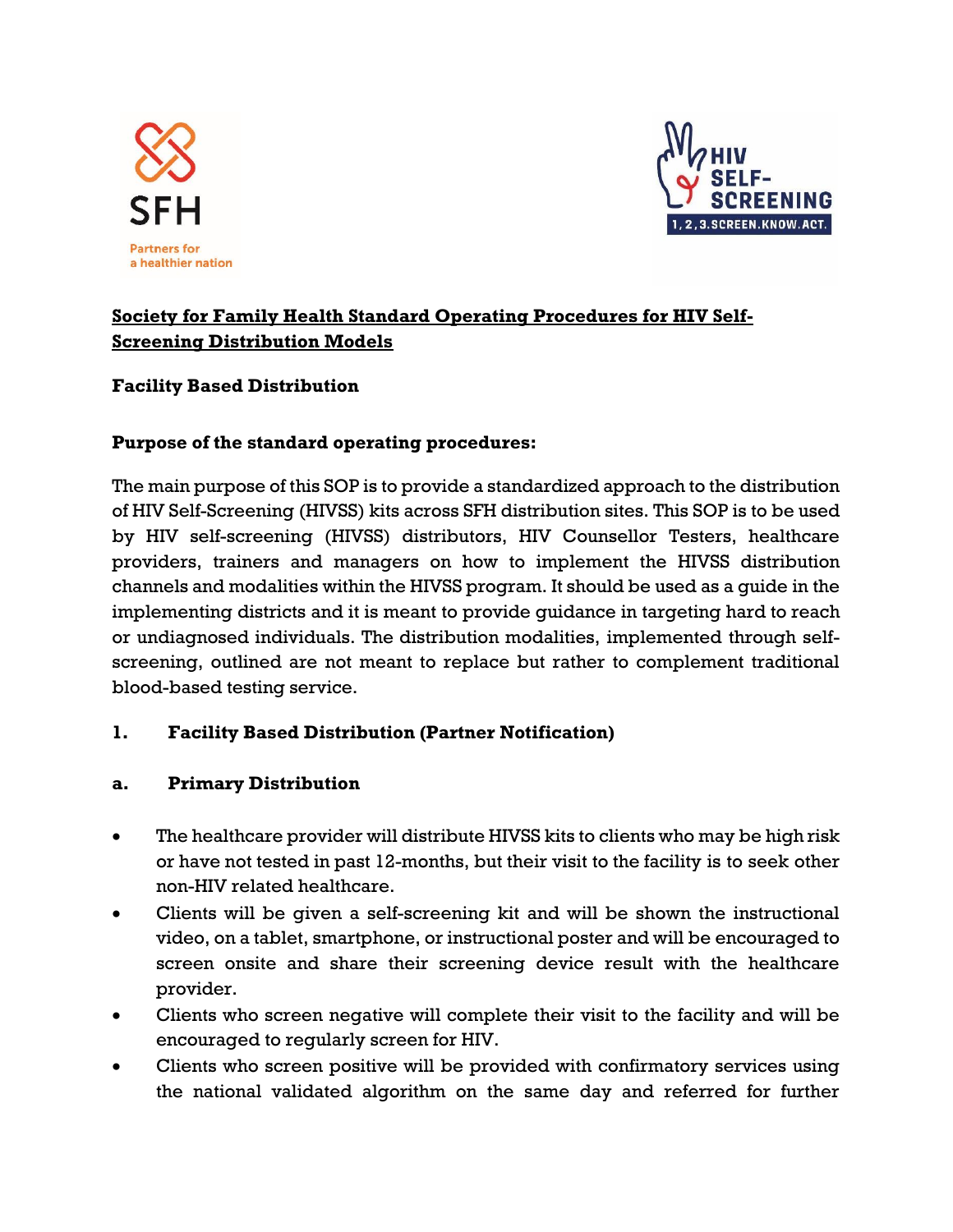managed healthcare.

- SFH will work closely with facilities, treatment and care implementing partners and referral coordinators to ensure clients are successfully linked to care
- Basic information will be collected from the client using REDCap™ data capturing application system and will include demographics andhistory of HIV testing.

## **b. Secondary Distribution**

- HIVSS will be distributed to clients, for their regular sexual partner/s, who attend the antenatal clinics (ANC), individuals who visit the clinic for sexually transmitted infections (STIs), family planning, adherence clubs and support groups. No more than 2 kits will be distributed per client for their sexual partner/s.
- Clients will be encouraged to check with their partner if they may want a self-screening kit, and to check if the partner is happy to have their contact details passed on to program staff.
- The healthcare provider will administer a social harm questionnaire and index consent form to the recruited client prior to issuance of the kit/s for his or her regular sexual partner/s (refer to figure 1).
- In addition to the kit and HIVSS IEC materials (a WhatsApp version of the video, if he/she has WhatsApp) will be shared.
- A referral card and information slip addressed to partner/s will be enclosed to provide details on the process to follow should the partner/s screen positive.
- Basic information will be collected from the client, including demographics and history of HIV testing; the data will be collected using REDCap™ and the data will be recorded as secondary distribution for partners of key or high-risk populations.
- In situations where the partner is afraid to approach their partner/s the option of testing together as a couple will be offered to the client.
- Clients will be advised that a healthcare provider using the national validated algorithm should confirm a positive self-screening result.
- Clients will be informed about the places where confirmatory testing can be accessed, if needed.
- One week post collection of HIVSS kit, the client will be telephoned to ask if he/she gave the kit to the partner/s, whether the partner/s accepted it, whether the partner self-screened, and whether the result of the self-screen if known.